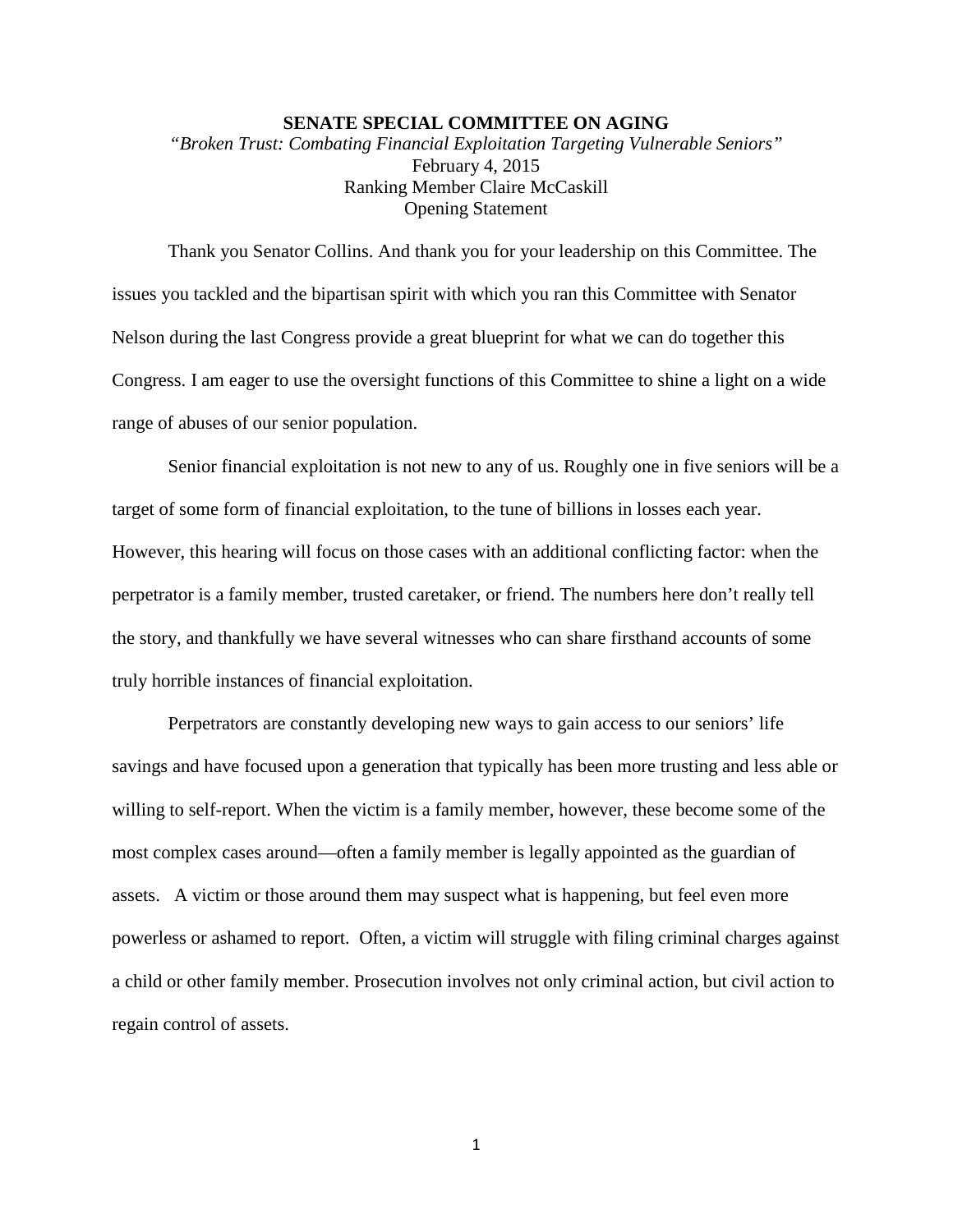Today, I want to reiterate that we cannot shy away from holding these perpetrators accountable for their actions. The fraud and abuse perpetrated on our seniors is absolutely unconscionable.

It is really a fairly recent phenomenon that we have started discussing these types of cases in this criminal arena because for far too long they were dismissed as family matters. Today we will hear from Page Ulrey, a Seattle prosecutor who specializes in elder abuse criminal cases, and she will talk about just how few colleagues she has in this arena. Only a handful of offices around the country have an office like the one she works in in King County, Washington, and this is really troubling.

Financial exploitation cases involving the elderly are very difficult to prosecute. You need competent and trained professionals at every level, from the detectives and mental health professionals all the way up to the DA's office. Ms. Ulrey will share how she is trying to train people in her area and around the country. In fact, this past year, she came to Missouri to help develop ways to protect seniors in my state who suffer from cognitive impairments from becoming victims of financial fraud.

We must address the desperate need for increased cooperation at the federal, state, and local level to find, prevent and prosecute those that exploit seniors, and make certain that those individuals can never do so again. There are those who say that this is a state issue; I disagree. There is much that the federal government can do better to assist state and local prosecution of these cases. GAO found in its 2012 review of this issue that seven federal agencies were working to solve this problem in ways that are consistent with their own mission, but not necessarily in support of the overall goal. Since that time, these agencies have begun to work together – and I want to highlight the work of one of them with material on hand today – the Consumer Financial

2